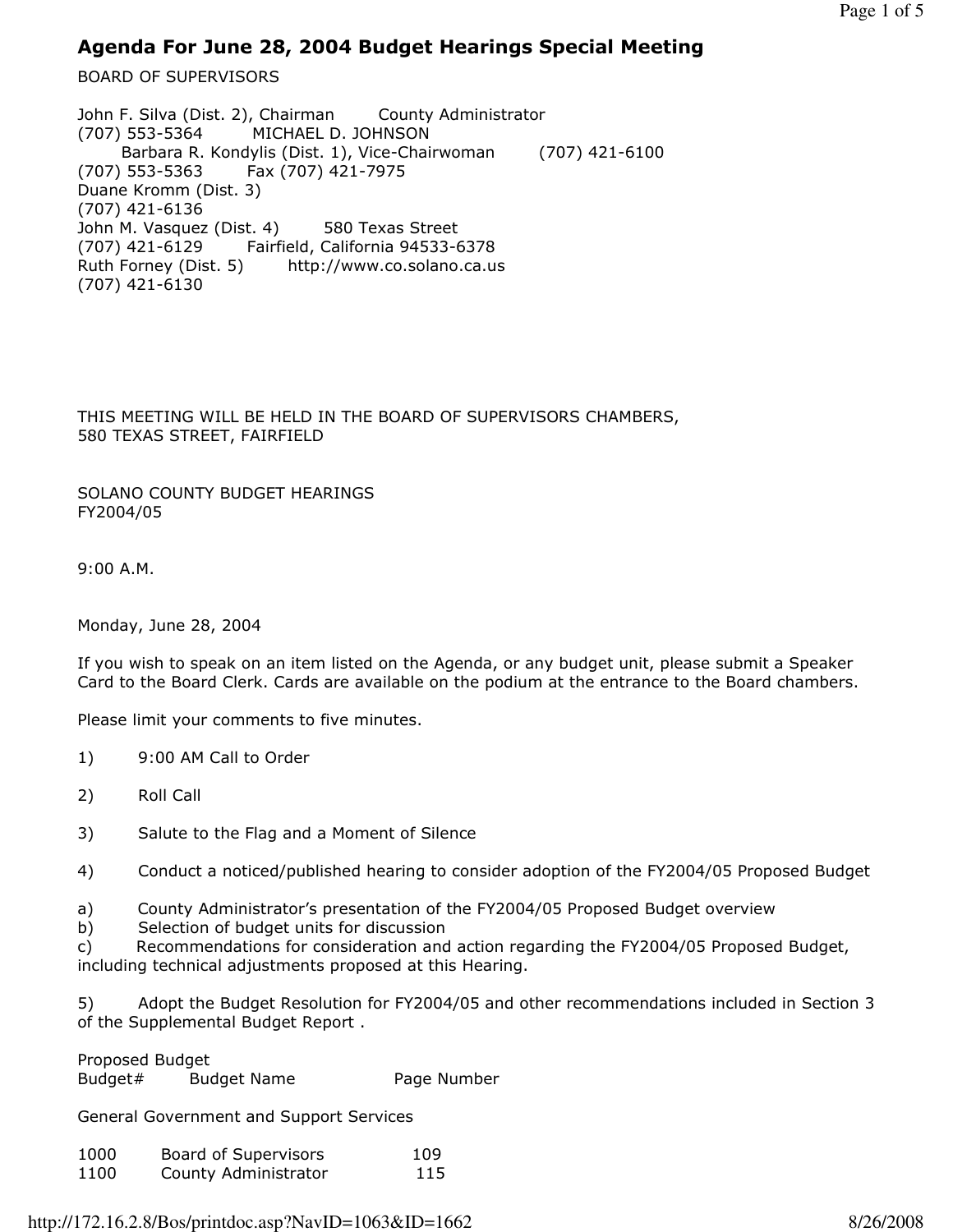| 1101                     | <b>General Revenue</b><br>121                                            |     |
|--------------------------|--------------------------------------------------------------------------|-----|
| 1103                     | Employee Development & Training<br>123                                   |     |
| 1150                     | Assessor/Recorder<br>126                                                 |     |
| 1200                     | Auditor-Controller<br>131                                                |     |
| 1300                     | Tax Collector/County Clerk<br>138                                        |     |
| 1350                     | 142<br>Treasurer                                                         |     |
| 1400                     | 146<br><b>County Counsel</b>                                             |     |
| 1500                     | Human Resources<br>150                                                   |     |
| 1550                     | Registrar of Voters<br>154                                               |     |
| 1642                     | 159<br>Property Management                                               |     |
| 3001                     | General Services Special Revenue Fund<br>162                             |     |
| 1700                     | Accumulated Capital Outlay (ACO)<br>163                                  |     |
| 1760                     | <b>Public Facilities Fees</b><br>172                                     |     |
| 1810                     | Government Center Complex Projects<br>175                                |     |
| 1750                     | Promotion<br>178                                                         |     |
| 1117                     | <b>General Services</b><br>180                                           |     |
| 1903                     | General Expenditures<br>187                                              |     |
| 1904                     | Surveyor/Engineer<br>189                                                 |     |
| 1905                     | County-wide Cost Allocation Plan<br>191                                  |     |
| 1906                     | General Fund Other - Debt Service<br>192                                 |     |
| 1950                     | <b>Survey Monument</b><br>193                                            |     |
|                          |                                                                          |     |
| <b>Public Protection</b> |                                                                          |     |
| 2005                     | Law Library<br>195                                                       |     |
| 2400                     | Grand Jury<br>197                                                        |     |
| 2480                     | Department of Child Support Services<br>199                              |     |
| 3490                     | Substance Abuse & Crime Prevention - Prop 36<br>204                      |     |
| 4100                     | DA Special Revenue Fund<br>206                                           |     |
| 6500                     | <b>District Attorney</b><br>208                                          |     |
| 6530                     | Public Defender<br>216                                                   |     |
| 6540                     | Public Defender - Conflict<br>223                                        |     |
| 6730                     | Other Public Defense<br>228                                              |     |
| 6800                     | California Medical Facility (CMF) Cases<br>230                           |     |
| 6820                     | Drug Court - Tobacco<br>232                                              |     |
| 8012                     | Juvenile Hall Capital Projects<br>233                                    |     |
| 2540                     | Mentally Ill Offender Crime Reduction Program (MIOCR)                    | 235 |
| 2560                     | Sheriff OES<br>237                                                       |     |
| 3200                     | Criminal Justice Consortium<br>239                                       |     |
| 3250                     | CAL-MMET<br>240                                                          |     |
| Proposed Budget          |                                                                          |     |
| Budget#                  | <b>Budget Name</b><br>Page Number                                        |     |
|                          |                                                                          |     |
| 3440                     | 243<br>Local Law Enforcement Block Grant (LLEBG)                         |     |
| 4050                     | Sheriff Special Revenue Fund<br>245                                      |     |
| 4110                     | Civil Processing Fees<br>248                                             |     |
| 4120                     | <b>Sheriff Asset Seizure</b><br>250                                      |     |
| 6550                     | Sheriff<br>251                                                           |     |
| 4130                     | CJ Facility Temporary Construction Fund<br>262                           |     |
| 4140                     | Courthouse Temporary Construction Fund<br>263                            |     |
| 6650                     | Probation<br>264                                                         |     |
| 2830                     | Agricultural Commissioner/Weights & Measures<br>278                      |     |
| 2850                     | <b>Animal Care Services</b><br>287                                       |     |
| 1510                     | <b>Housing Authority</b><br>292                                          |     |
| 2380                     | SE Vallejo Redevelopment Settlement<br>295                               |     |
| 2902                     | Coroner/Public Administrator<br>296                                      |     |
| 2903                     | Fish and Wildlife Propagation Program<br>297                             |     |
| 2909                     | Recorder<br>299                                                          |     |
| 2910                     | 304                                                                      |     |
| 2930                     | Resources Management<br>Local Agency Formation Commission (LAFCo)<br>315 |     |
| 2940                     | 318<br><b>Public Guardian</b>                                            |     |
|                          |                                                                          |     |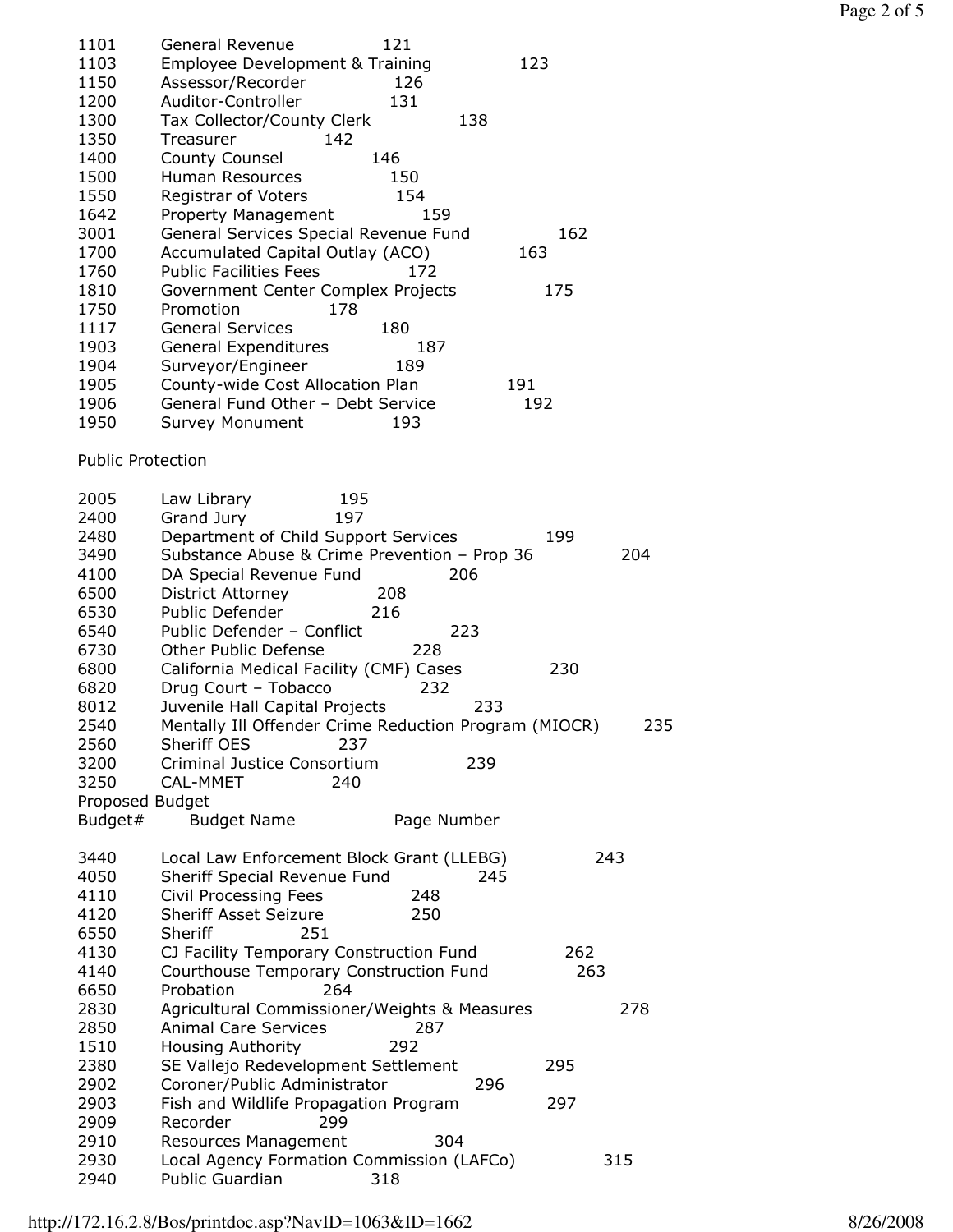| 4000<br>8220                                         | Recorder/Micrographic<br>Homeacres Loan Program                                                                                                                               | 319<br>321               |     |  |
|------------------------------------------------------|-------------------------------------------------------------------------------------------------------------------------------------------------------------------------------|--------------------------|-----|--|
| Public Ways & Facilities                             |                                                                                                                                                                               |                          |     |  |
| 3010<br>3020                                         | <b>Public Works</b><br>325<br>Public Works Improvements                                                                                                                       | 331                      |     |  |
|                                                      | Health & Public Assistance                                                                                                                                                    |                          |     |  |
| 1520<br>1530<br>2000<br>2390                         | In Home Support Services-Public Authority<br>First 5 Solano Children & Families Commission (Prop 10)<br><b>Tobacco Settlement Securitization</b><br><b>Tobacco Settlement</b> | 333<br>340<br>341        | 335 |  |
| 7500<br>7501<br>7550<br>7560<br>7580                 | Health & Social Services (Department Summary)<br>Administration<br>356<br>360<br>Public Guardian<br>Substance Abuse<br>364<br>Family Health Services                          | 367                      | 344 |  |
| 7598<br>7599<br>7690<br>7700                         | Mental Health Managed Care Service<br><b>Medical Services</b><br>375<br><b>Public Authority Services</b><br>Mental Health<br>379                                              | 372<br>377               |     |  |
| 7800<br>7930<br>7935<br>Proposed Budget              | Public Health<br>385<br>Rural Health Services 00/01<br>Rural Health Services 01/02                                                                                            | 393<br>394               |     |  |
| Budget#                                              | <b>Budget Name</b>                                                                                                                                                            | Page Number              |     |  |
| 7940<br>7945<br>7960<br>7950                         | Rural Health Services 02/03<br>Rural Health Services 03/04<br>Rural Health Services 04/05<br><b>Tobacco Prevention &amp; Education</b>                                        | 395<br>396<br>397<br>398 |     |  |
| 5500<br>7600                                         | Office of Family Violence Prevention<br><b>Child Welfare Services</b>                                                                                                         | 401<br>407               |     |  |
| 7640<br>7650<br>7900<br>5460<br>5800                 | Older and Disabled Adult Services<br><b>Employment and Eligibility Services</b><br>Assistance Programs<br><b>Indigent Burial</b><br>428<br><b>Veterans Services</b><br>430    | 412<br>417<br>424        |     |  |
| 7200                                                 | Workforce Investment Board (WIB)                                                                                                                                              | 434                      |     |  |
| Education                                            |                                                                                                                                                                               |                          |     |  |
| 2280<br>6150<br>6166<br>6167<br>6180<br>6300<br>6200 | Library-Special Revenue<br>Library Zone 1<br>438<br>Library Zone 6<br>439<br>Library Zone 7<br>440<br>Library Zone 2<br>441<br>Library<br>442<br>Cooperative Extension        | 437<br>448               |     |  |
| Recreation                                           |                                                                                                                                                                               |                          |     |  |
| 7000<br>7160                                         | Parks & Recreation<br>453<br>Vallejo Veterans Memorial Building                                                                                                               | 458                      |     |  |
| Debt Service                                         |                                                                                                                                                                               |                          |     |  |
| 8000<br>8009                                         | Solano County Debt Service Fund<br>Solano Financing H&SS Building & Improvement                                                                                               | 459                      | 460 |  |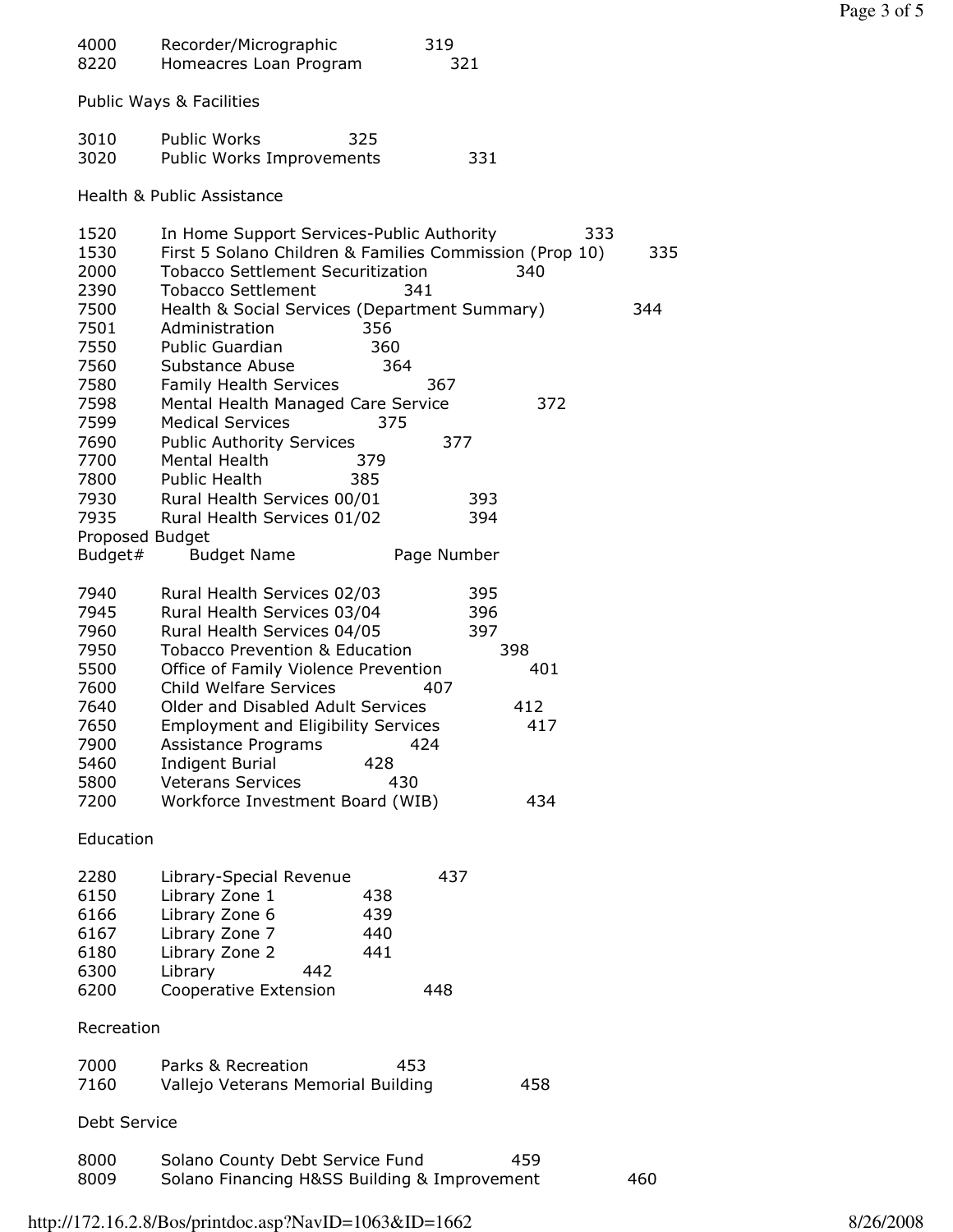Page 4 of 5

| 8010<br>8013<br>8015<br>8032<br>8033<br>8034                                                                                                         | Solano County Building Corporation - Debt Service<br>462<br>Court Expansion/ACMS Debt Service<br>463<br>Jail Reroof & HVAC Retrofit Debt Financing<br>464<br>2002 Certificates of Participation<br>465<br>2001 Refunding COP-Debt Service<br>466<br>H&SS Administration/Refinance SPHF<br>467                                                                                                                                                                                                                                                                                                                                                                                                                                                                                                                                                                                                                                                                                                                                                                                                                                                                                                                                                                                                                                             |
|------------------------------------------------------------------------------------------------------------------------------------------------------|-------------------------------------------------------------------------------------------------------------------------------------------------------------------------------------------------------------------------------------------------------------------------------------------------------------------------------------------------------------------------------------------------------------------------------------------------------------------------------------------------------------------------------------------------------------------------------------------------------------------------------------------------------------------------------------------------------------------------------------------------------------------------------------------------------------------------------------------------------------------------------------------------------------------------------------------------------------------------------------------------------------------------------------------------------------------------------------------------------------------------------------------------------------------------------------------------------------------------------------------------------------------------------------------------------------------------------------------|
| Contingencies                                                                                                                                        |                                                                                                                                                                                                                                                                                                                                                                                                                                                                                                                                                                                                                                                                                                                                                                                                                                                                                                                                                                                                                                                                                                                                                                                                                                                                                                                                           |
| 9301<br>9304<br>9150<br>Proposed Budget<br>Budget#                                                                                                   | 469<br>Appropriation for Contingencies - General Fund<br>Appropriation for Contingencies - County Library<br>470<br>Appropriation for Contingencies - Library Zone 1<br>471<br><b>Budget Name</b><br>Page Number                                                                                                                                                                                                                                                                                                                                                                                                                                                                                                                                                                                                                                                                                                                                                                                                                                                                                                                                                                                                                                                                                                                          |
| 9180<br>9166<br>9167<br>9401<br>9129<br>9153<br>9115<br>9228<br>9116<br>9238<br>9117<br>9118<br>9119<br>9120<br>9122<br>9123<br>9124<br>9125<br>9369 | Appropriation for Contingencies - Library Zone 2<br>472<br>Appropriation for Contingencies - Library Zone 6<br>473<br>Appropriation for Contingencies - Library Zone 7<br>474<br>Appropriation for Contingencies - Public Works<br>475<br>Appropriation for Contingencies - Homeacres Loan Program<br>476<br>Appropriation for Contingencies - First 5 Solano - Prop 10<br>477<br>Appropriation for Contingencies - Recorder/Micrographic<br>478<br>Appropriation for Contingencies - Library - Special Revenue<br>479<br>Appropriation for Contingencies - DA Special Revenue Fund<br>480<br>Appropriation for Contingencies - SE Vallejo Redevelopment Settlement<br>481<br>Appropriation for Contingencies - Civil Processing Fees<br>482<br>Appropriation for Contingencies - Sheriff Asset Seizure<br>483<br>Appropriation for Contingencies - CJ Facility Temp Const Fund<br>484<br>485<br>Appropriation for Contingencies - Courthouse Temp Const Fund<br>Appropriation for Contingencies - Public Works Improvement Trust<br>486<br>Appropriation for Contingencies - Survey Monument Preservation<br>487<br>Appropriation for Contingencies - Public Facilities Fees<br>488<br>Appropriation for Contingencies - Sheriff Special Revenue Fund<br>489<br>Appropriation for Contingencies - Dept. of Child Support Services<br>490 |
|                                                                                                                                                      | <b>Internal Service &amp; Enterprise Funds</b>                                                                                                                                                                                                                                                                                                                                                                                                                                                                                                                                                                                                                                                                                                                                                                                                                                                                                                                                                                                                                                                                                                                                                                                                                                                                                            |
| 1140<br>1600<br>1830                                                                                                                                 | 491<br>Solano County Integrated Property Systems (SCIPS)<br>Communications<br>495<br>500<br>Risk Management                                                                                                                                                                                                                                                                                                                                                                                                                                                                                                                                                                                                                                                                                                                                                                                                                                                                                                                                                                                                                                                                                                                                                                                                                               |
| 1870<br>1890<br>1901<br>3100<br>2801<br>9000<br>9050                                                                                                 | Management Information Systems (MIS)<br>504<br>County-wide Geographical Information System (GIS)<br>511<br>Reprographics<br>515<br>518<br><b>Fleet Management</b><br><b>Fouts Springs Youth Facility</b><br>522<br>Airport<br>529<br><b>Special Aviation</b><br>533                                                                                                                                                                                                                                                                                                                                                                                                                                                                                                                                                                                                                                                                                                                                                                                                                                                                                                                                                                                                                                                                       |
| <b>Special Districts</b>                                                                                                                             |                                                                                                                                                                                                                                                                                                                                                                                                                                                                                                                                                                                                                                                                                                                                                                                                                                                                                                                                                                                                                                                                                                                                                                                                                                                                                                                                           |
| 9814<br>9860<br>9746<br>9839<br>9840<br>9841<br>9843<br>9845<br>9846<br>Proposed Budget                                                              | East Vallejo Fire Protection District<br>539<br>Rural North Vacaville Water District<br>540<br><b>Consolidated County Service Area</b><br>543<br>County Service Area S4<br>545<br>County Service Area S5<br>546<br>County Service Area S6<br>547<br>County Service Area S8<br>548<br>Benicia Road Lighting District<br>549<br>Sandy Beach Lighting District<br>550                                                                                                                                                                                                                                                                                                                                                                                                                                                                                                                                                                                                                                                                                                                                                                                                                                                                                                                                                                        |
| Budget#                                                                                                                                              | Page Number<br><b>Budget Name</b>                                                                                                                                                                                                                                                                                                                                                                                                                                                                                                                                                                                                                                                                                                                                                                                                                                                                                                                                                                                                                                                                                                                                                                                                                                                                                                         |